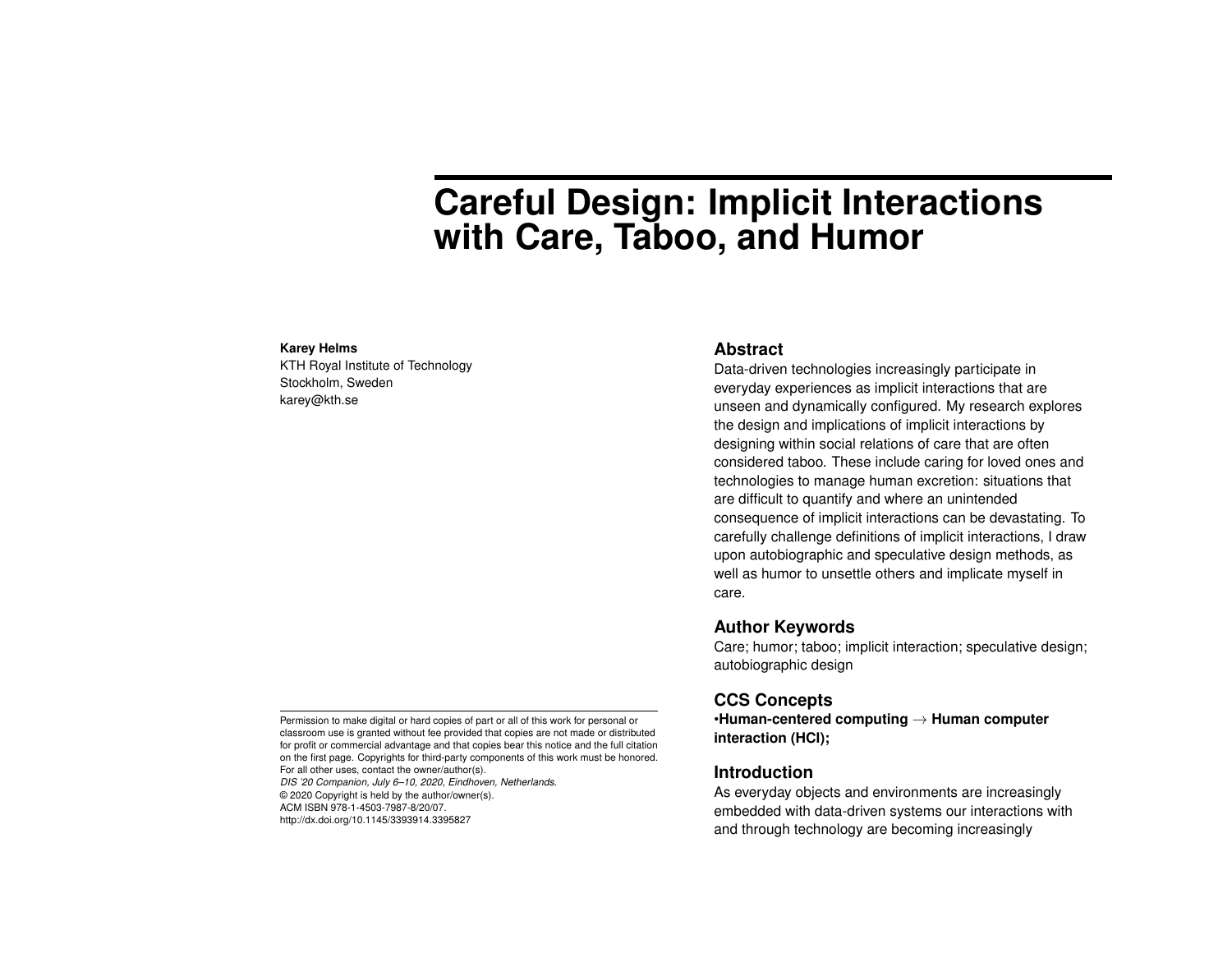contextual and dynamic. This has resulted in what some describe as implicit interactions, or interactions with technology that are unseen or unnoticed yet are proactively operating on the behalf of humans [\[11\]](#page-4-0). The technology driving these interactions, such as the algorithmic systems of home automation, often lacks physical form and participates in larger assemblages of entangled and concealed local and global relations [\[13\]](#page-4-1). With complexity hidden in a guise of convenience and efficiency, the messiness of human idiosyncrasies, desires, and needs can be misinferred and misused. This results in a reconfiguring of social and material agencies between human and non-human actants, whereby it is not clear what is being sensed, the implications of this information being used, and when and how to intervene with technology deliberately made invisible.

In response, I am investigating what is at stake and the role of design in this shift towards data-driven implicit interactions by designing where technology is often considered out of place: within social relations of care that draw upon intimate and somatic data. These involve situations that are difficult to quantify, where humans hope to feel their safest, and where a breakdown or unintended consequence of technology can be the most revealing, devastating, and shameful regarding personal well-being. An example is the management of bodily waste through speculative technology that predicts when and how badly one needs to urinate [\[7\]](#page-4-2). By critically engaging with such situations of care, I draw upon concepts of intimacy and taboo to challenge definitions of implicit and explicit interactions while investigating the sociomateriality [\[10\]](#page-4-3) of data-driven technologies operating in the background.

Inspired by Maria Puig de la Bellacasa's posthumanist perspective, I view care as "non symmetrical, multilateral, subjective, obligations that are distributed across more than human materialities and existences" [\[2,](#page-4-4) p. 221]. Through this lens, care is a diverse and interdependent mesh of *doings* to sustain worlds for and by many beings. This accentuates that by "*thinking with care*" we might detect relational arrangements between humans and non-humans in technologies designed for activities of care, while also address the configuring of affective and ethical agencies regarding who is caring and how [\[2\]](#page-4-4).

# **Research Questions**

My research investigates three interrelated questions:

- How do data-driven implicit interactions reconfigure agencies in relationships of care?
- How can design carefully provoke responses about this reconfiguring of agencies?
- What other definitions of implicit interactions are revealed from designing with care?

The first question draws upon posthumanist perspectives to look differently at relationships of care and that takes into account the vitality of data, design, and other interdependent actants. The second question points to the configuring of my design space within taboo contexts, and who, where, and how specific methods intentionally provoke through critique and humor. The third question aims to conceptually reframe implicit interactions by surfacing new qualities and definitions from designing for and with care.

# **Work in Progress**

My design-led research draws upon autobiographic and speculative design methods [\[8\]](#page-4-5). Autobiographic design and data-gathering enables a strong sensitivity towards intimate and taboo domains through access and attention afforded by first-person reflections [\[12\]](#page-4-6). Speculative design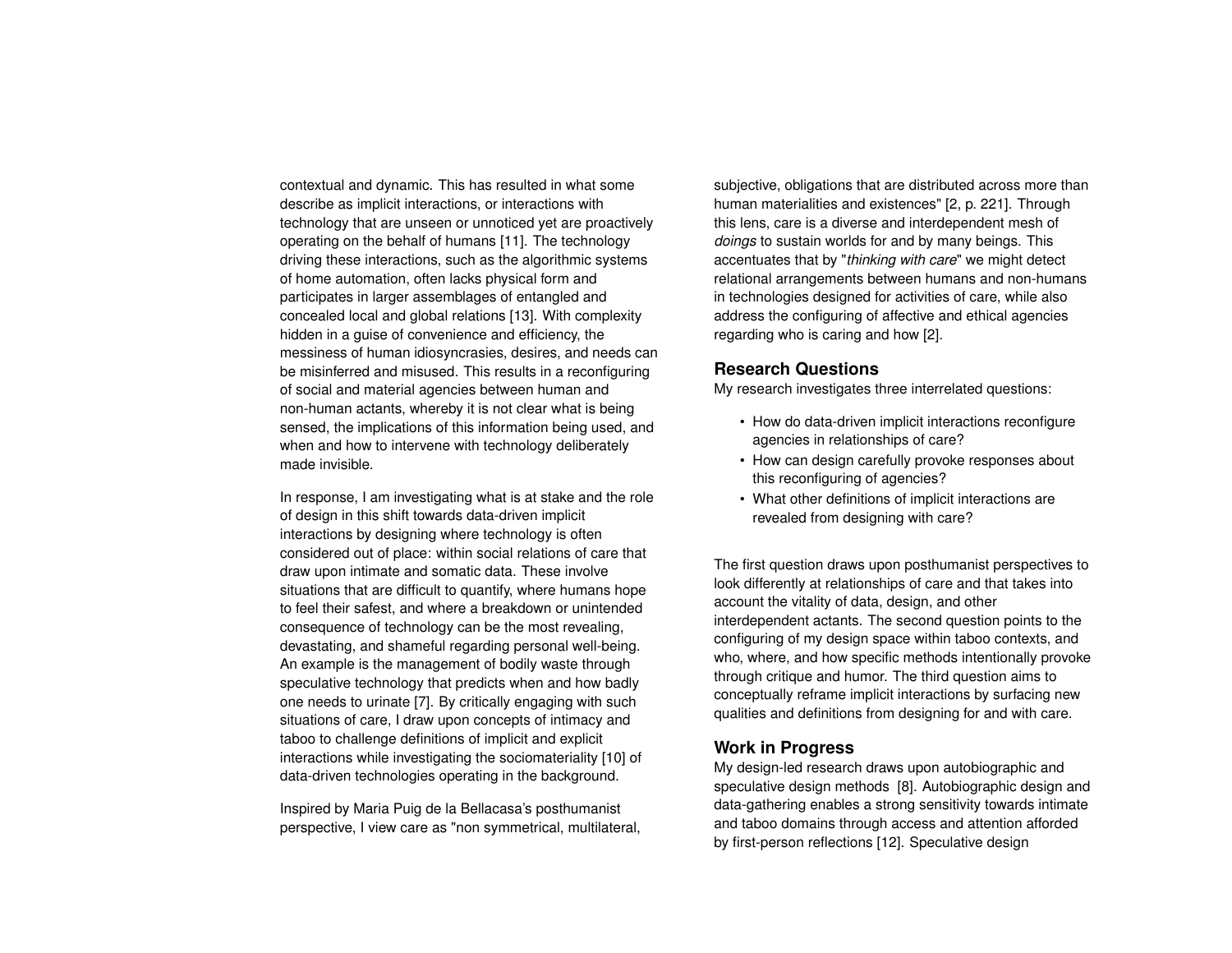challenges the status quo, including the why and how of taboos, with a critical commitment to how things could be different by materializing existing ideals and possible futures [\[4\]](#page-4-7). At the current stage of this research I have been working on two projects: Spying on Loved Ones and Technologies of Human Waste.

#### *Spying on Loved Ones*

My PhD research began with an autobiographical design probe that investigated how my partner and I communicate through shared domestic objects when one is at home and the other is not [\[6\]](#page-4-8). Through the creation of a custom informational infrastructure by the deployment of simple sensors around the home, I was able to monitor and speculate around my partner's usage of particular objects and spaces. While the project was initially grounded in a genuine concern for his well-being, as a research study and artifact it surfaced social tensions within performances of care [\[3\]](#page-4-9). Caring was inadvertently reconfigured as spying, an absurdly obvious post-prototype reflection, giving rise to the concept of "leaky objects" to describe unintentional interpersonal communication through the leaking of implicit information by shared objects in an intimate relationship.

This *leaking* ascribes a curious animacy to the objects, data, and information involved, and an indistinct relation between each other and my partner, myself, and my research environment. Viewed as actants, these non-humans have their own efficacy and material agency [\[1\]](#page-4-10), which complicates perceived power imbalances and entangles them as accomplices in care. While this particular probe is no longer active, next steps include further analyzing it and other devices designed for intimate relations of care to unpack non-human participation.

## *Technologies of Human Waste*

The second project of my research investigates data- and inference-driven interactions in the management of bodily excretion. The first phase of the project investigated the leveraging of intimate and somatic data to manage urination through the detailing of a design space comprised of three methods: a critique of market exemplars, three conceptual design provocations, and autobiographical data-tracking of my own urination routines [\[7\]](#page-4-2). From this design space, I contributed three considerations for designing with highly intimate and somatic data, as well as methodological opportunities for re-conceptualizing bodily excretion.

The three considerations include the labeling of somatic data, the actuating of bodily experiences, and the scaling of intimate interactions. The labeling of somatic data accentuates instability and uncertainty within inference-driven technologies, and how the labor of labeling can potentially transform bodily care. The making explicit of previously implicit sensations through the actuating of bodily experiences unintentionally displaces social agencies. The scaling of intimate interactions highlights a networked fluidity of somatic experiences and performative relations within power structures. Taken together, all three surface social and material complexities in the design of technology implicit through computational inference making.

I also contributed my methodological approach from the first phase of this project, and in particular how I used a first-person perspective to care for my design space. While autobiographical data-gathering and labeling was initially instigated to defamiliarize myself with my everyday routines of going to the toilet, it also became a tool of maintenance when used to reframe the three conceptual design provocations. Through noticing and reflecting, I deliberately centered myself as to not view the domain and associated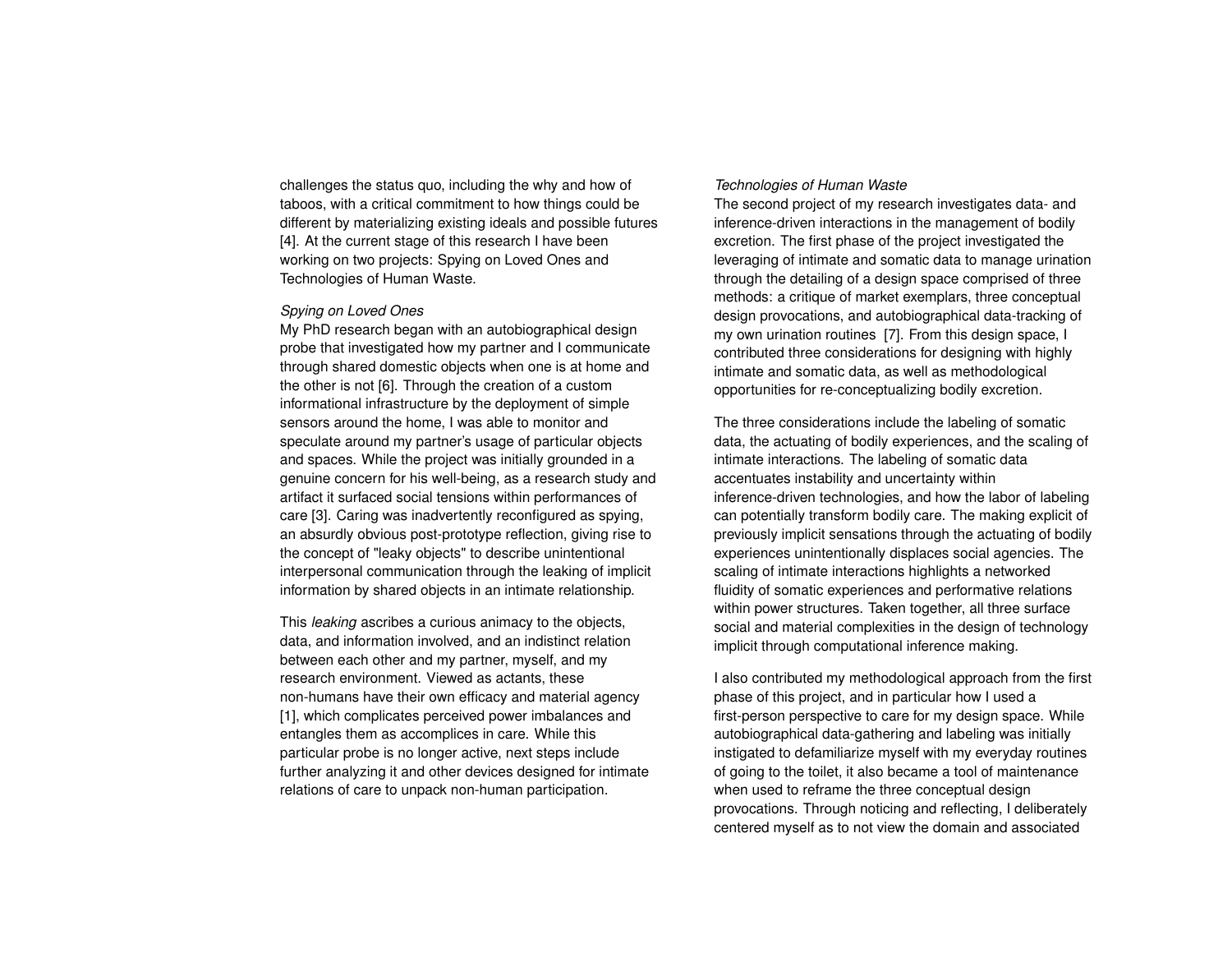<span id="page-3-0"></span>

**Figure 1:** Three design provocations that predict how badly one needs to urinate. From left to right: Truth and Dial, Clip and Ship, and Survey and Shoot. The third is a camera network that grants access to public restrooms based on who has the greatest urge to urinate.

design challenges from above [\[5\]](#page-4-11), but to carefully immerse myself as an intertwined body and design researcher.

An important element in the initial and ongoing design work for this project is humor. The designs of the three provocations employ a playful aesthetic as exaggerated solutions to urinary problems (Figure [1\)](#page-3-0): a use of humor as an invitation to closely consider a taboo topic while making evident that they are provocations rather than solutions [\[9\]](#page-4-12). In this particular form, humor aims to care for the communities I care for by providing access to laugh with me at absurd yet relatable proposals. This is what Puig de la Bellacasa refers to as "*dissenting within*", whereby I am implicated in the design space and problem space.

The next steps within this project are the continued development of the three conceptual provocations in physical form, and in particular Survey and Shoot (Figure [1\)](#page-3-0), to investigate other intertwined perspectives and involved relationships. This includes the prototyping of the provocation's form and packaging in conjunction with

data-driven services and broader networked potentials in a social and cultural context. Through this approach, I aim to explore care by human and non-human actants as an affective and collective endeavor.

# **Conclusion**

Through this research, I hope to unravel experiences and implications of implicit interactions by carefully designing for intimate relationships of care. By engaging in contexts often considered taboo, I deploy humor to disturb expectations, invite engagement, and make my own entanglement explicit. From a post-humanist perspective, I aim to contribute new understandings of how agencies are reconfigured by data-driven technologies, design methods can carefully provoke, and implicit interactions are defined.

## **Acknowledgements**

Special thanks to Ylva Fernaeus, Barry Brown, Airi Lampinen, and Anna Ståhl. This work is supported by the Swedish Foundation for Strategic Research project RIT15-0046. All images © 2020 Karey Helms.